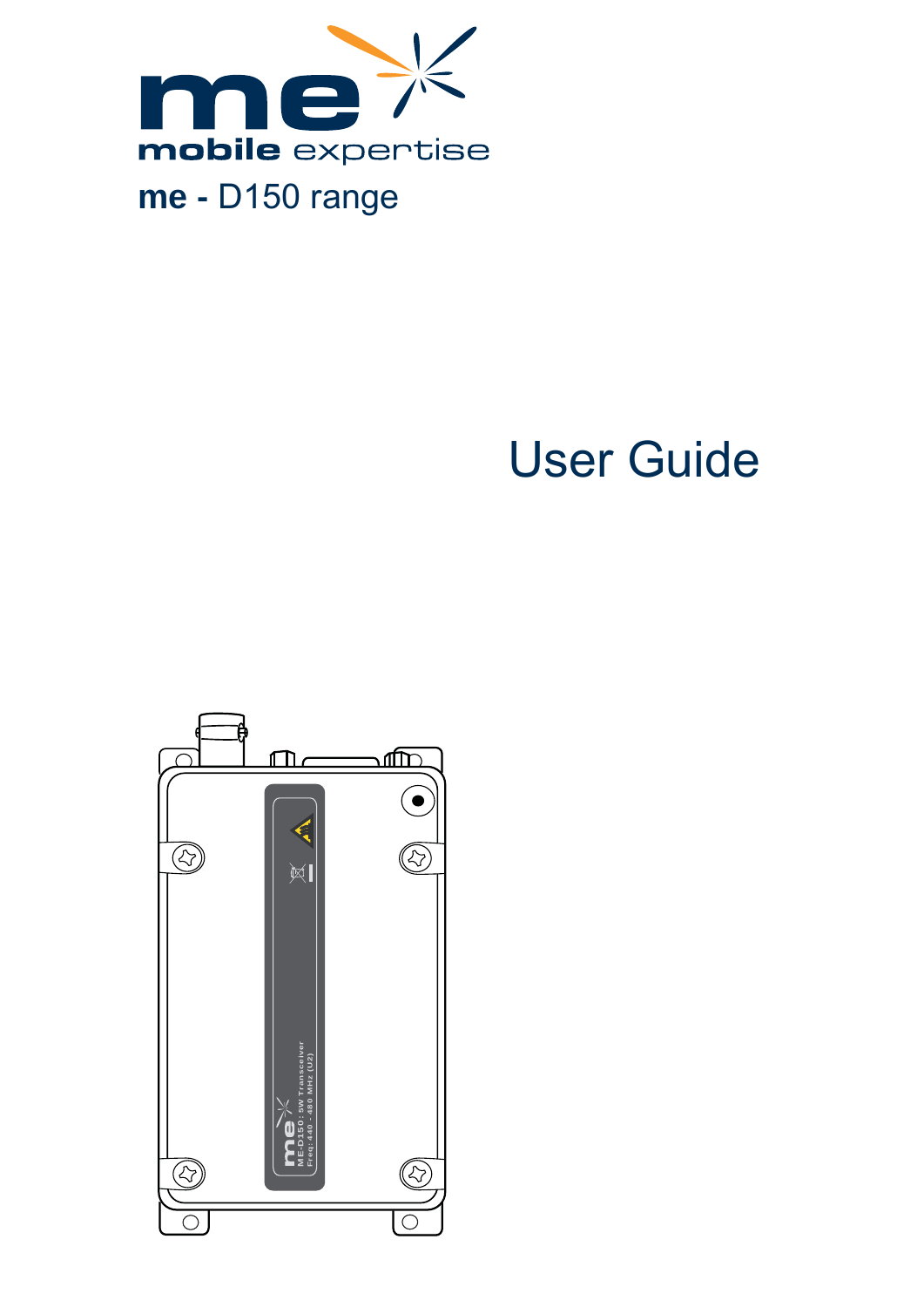### **Contents**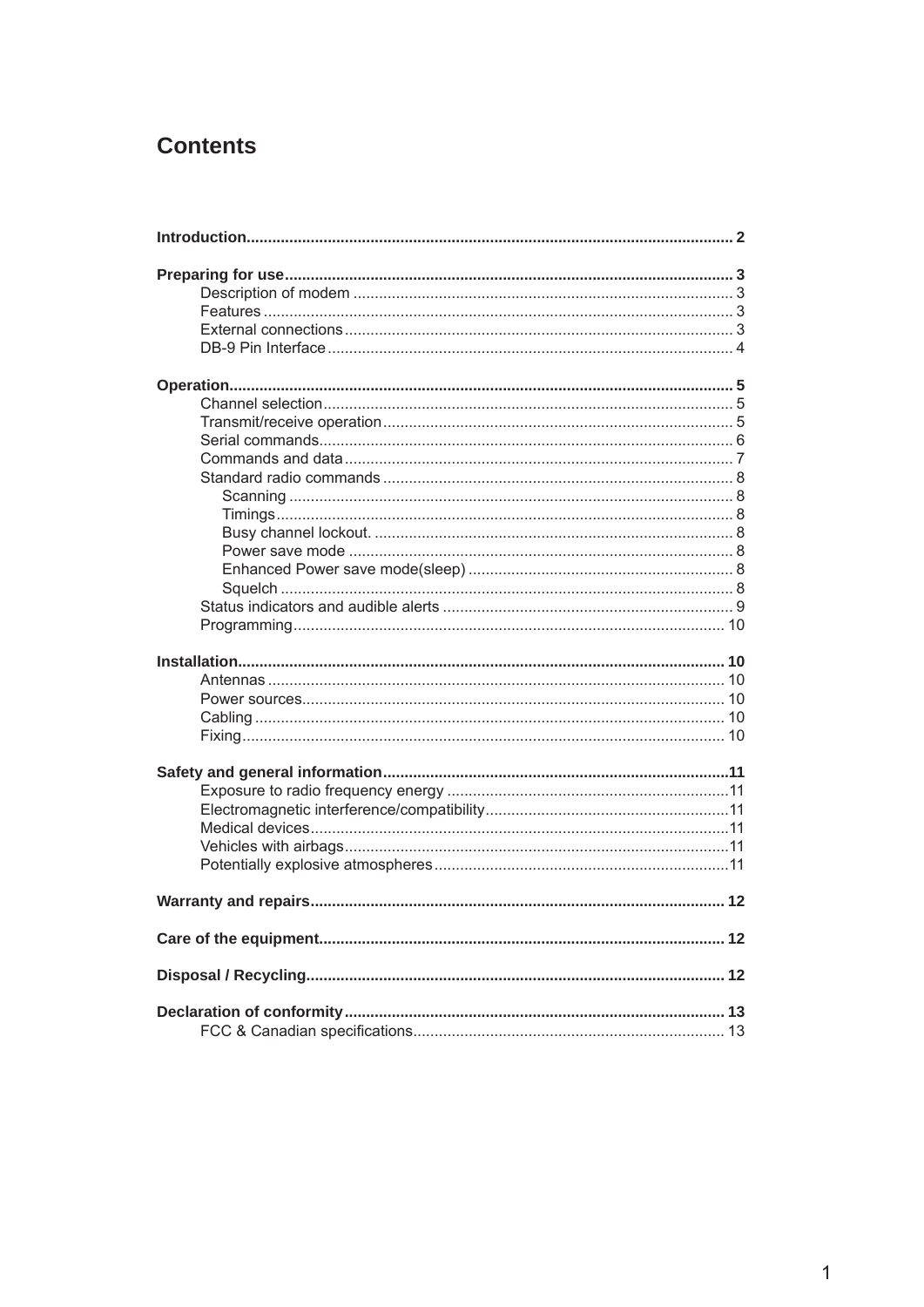## **Introduction**

The me-D150 range is a 1 to 5 Watt PMR data modem at VHF and UHF frequencies.

The me-D150 is housed in a rugged cast-aluminium box sealed to IEC 529 (IP54) making it suitable for a wide range of mobile and fixed applications.

The me-D150 modem is designed to meet international levels of safety and performance. To maintanin this the installation and safety information must be adhered to

- The me-D150 modem must only installed where unintentional contact cannot be made. The surface of the device may be hot to touch under certain transmit conditions. The D150 is not designed for permanent transmission. If prolonged transmission periods are used, the unit will become hot and will require an additional heatsink to be fitted. ●
- When fitting the me-D150 into a fixed installation, care must be taken in the routing of all cabling such that the insulation cannot become damaged. ●
- The recommended supply sources for use with the D150 are a standard 12V / 2A dc supply, but is capable of operating in the range 9V - 18V. It is recommended that suitable in-line fusing is added to the +ve (positive) line. See Sections 6 and 7 for further detail. ●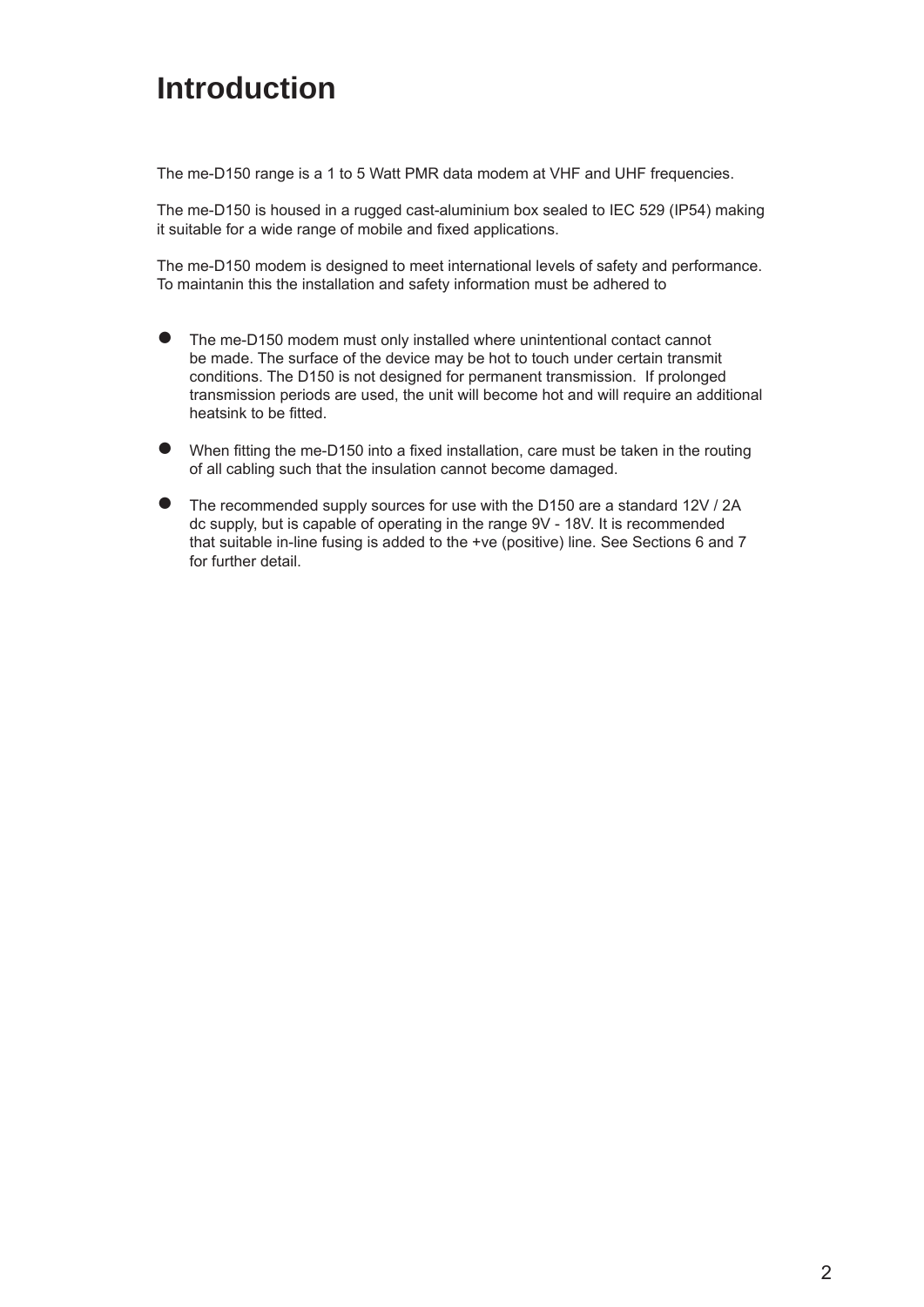## **Preparing for use**

#### **Description of modem**

The me-D150 is a network free, point to point data radio that offers great flexibility in varied applications where wireless data or voice communication is needed.

It is used as a transparent radio to allow users to facilitate the use of their own modem and protocol. The correct signal levels need to be used with the use of separate control lines and/or serial commands, see the pin out table.

The me-D150 also operates as a standard radio with microphone input and speaker output to allow speech to be transmitted and received. In this mode CTCSS and DCS, software controlled squelch, time out timer options and busy channel lockout are available.

#### **Features**

- Compact and rugged die cast box  $\bullet$
- Resistant to dirt, dust and water ingress (IP54 rated) ●
- Network free, point to point communication ●
- 1/5 watt programmable output power ●
- Synthesised operation with 16 channel capability ●
- CTCSS & DCS encode and decode ●
- programmable 12.5 / 25kHz channel spacing ●
- External modem / Direct FM  $\bullet$
- Voice (ext mic and speaker).  $\bullet$
- Busy' output  $\bullet$
- 9 18 volt supply input  $\bullet$
- Enhanced Power Save Mode (sleep)  $\bullet$

#### **External connections**



- **1** HD 15-way d-type (data and control signals)\*
- **2** BNC antenna connection

\*The power supply is connected via pin5 (+ve) and pin 4 (GND) of the 9 way D-type.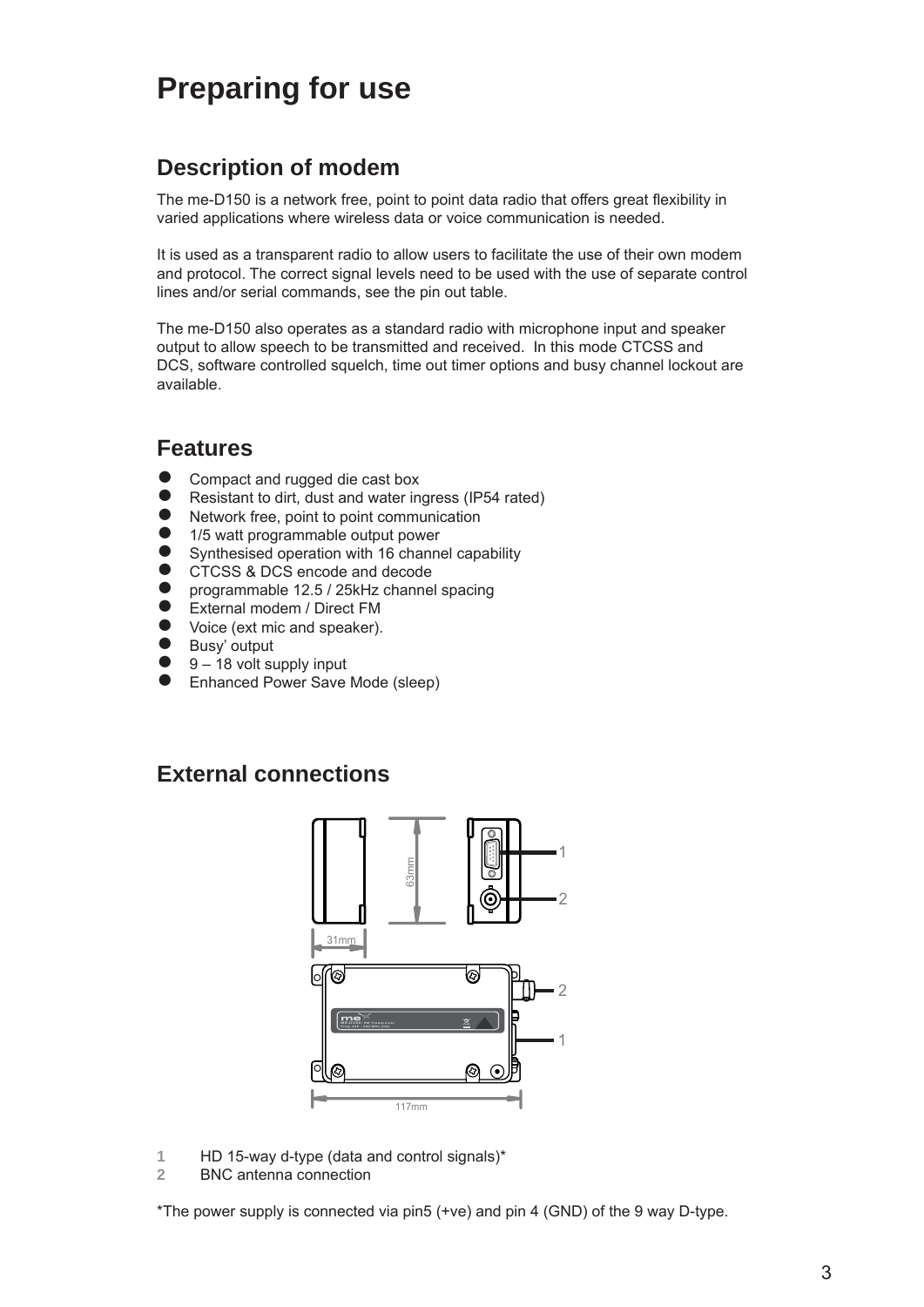### **DB-9 Pin Interface Connector**



Pin In/Outs of DB-9 connector.

The table on the following pages indicates the DB-9 Pin descriptions with input and output levels.

| Pin No.                                      | <b>Function</b>                                         | <b>Description</b>                                                                                                                                                                                                  | <b>Signal Type</b>                                                                                              | $U$            |
|----------------------------------------------|---------------------------------------------------------|---------------------------------------------------------------------------------------------------------------------------------------------------------------------------------------------------------------------|-----------------------------------------------------------------------------------------------------------------|----------------|
| $\mathbf{1}$<br>Program                      | Data modulation IN.<br>(used with an<br>external modem) | AC coupled signal directly injected<br>to MOD through data low pass filter<br>without pre-emphasis.                                                                                                                 | Analogue Input signal<br>1KHz audio at 60% peak<br>dev. input level =<br>100 to 120mVrms                        | I/P            |
| 1<br>Program<br>option                       | <b>TTL</b> input<br>(POCSAG)                            | DC coupled direct signal designed<br>to work with TTL signals.<br>Frequency and Dev<br>adjustable to application                                                                                                    | <b>TTL Levels</b>                                                                                               | I/P            |
| $\mathbf{1}$<br>Program Opt &<br>H/W changes | AC coupled direct<br>FM modulation                      | AC coupled direct FM signal,<br>without filtering.<br>Program to TTL                                                                                                                                                | Analogue Input singnal<br>350mV @ 60% dev<br>adjustable                                                         | I/P            |
| 2                                            | Unfiltered Data OUT<br>(RX disc)                        | Discriminator audio from the D-150.<br>Unprocessed AF signal (prior to<br>tone filtering and de-emphasis)<br>Link 413 fitted and link 414<br>not fitted                                                             | Output signal<br>1KHz audio at 60% peak<br>dev. produces<br>200 to 300mVrms                                     | <b>OP</b>      |
| 3                                            | PTT In<br>(Tx Key)<br>Program READ                      | Signal, which keys the transmitter<br>(active low).<br>Program: READ used for<br>outputting programming data<br>from mode                                                                                           | <b>TTL</b> level<br>$0V = Tx$<br>open $cct = Rx$<br>TTL level (RS 232<br>converter in cable                     | $_{\text{UP}}$ |
| 4                                            | Ground                                                  | Ground connection                                                                                                                                                                                                   | 0V (Chassis)                                                                                                    |                |
| 5                                            | $+Ve$                                                   | Power connection                                                                                                                                                                                                    | +12 Volts nominal<br>9v~18v extreme                                                                             | I/P            |
| 6                                            | Busy<br>(CD)                                            | Logic level output to indicate<br>presence of a carrier.                                                                                                                                                            | <b>TTL</b> level<br>$0V = \text{carrier}$<br>$5V = no carrier$                                                  | <b>OP</b>      |
| $\overline{7}$                               | MIC IN /<br>Monitor                                     | Audio signal that is filtered (high<br>pass and pre- emph) then follows<br>same route as data mod through<br>LPF. Sub-audio tone is mixed with<br>audio after the LPF<br>Grounding line activates<br>monitor action | 1 KHz audio at 60%<br>peak system deviation<br>$input level =$<br>6 to 8mV rms<br>10k Ohm resistor<br>to ground | I/P            |
| 8                                            | Program: WRITE/<br>Serial command                       | Used for inputting programming<br>data and use of serial command                                                                                                                                                    | TTL level (RS232<br>converter in cable)                                                                         | I/P            |
| 9                                            | SPEAKER OUT                                             | Audio output from the audio<br>amplifier.<br>Filtered by tone-filter and de-<br>emphasis circuit.                                                                                                                   | 1KHz audio at 60% peak<br>dev. produces nominal<br>1Vrms @ $8\Omega$                                            | <b>OP</b>      |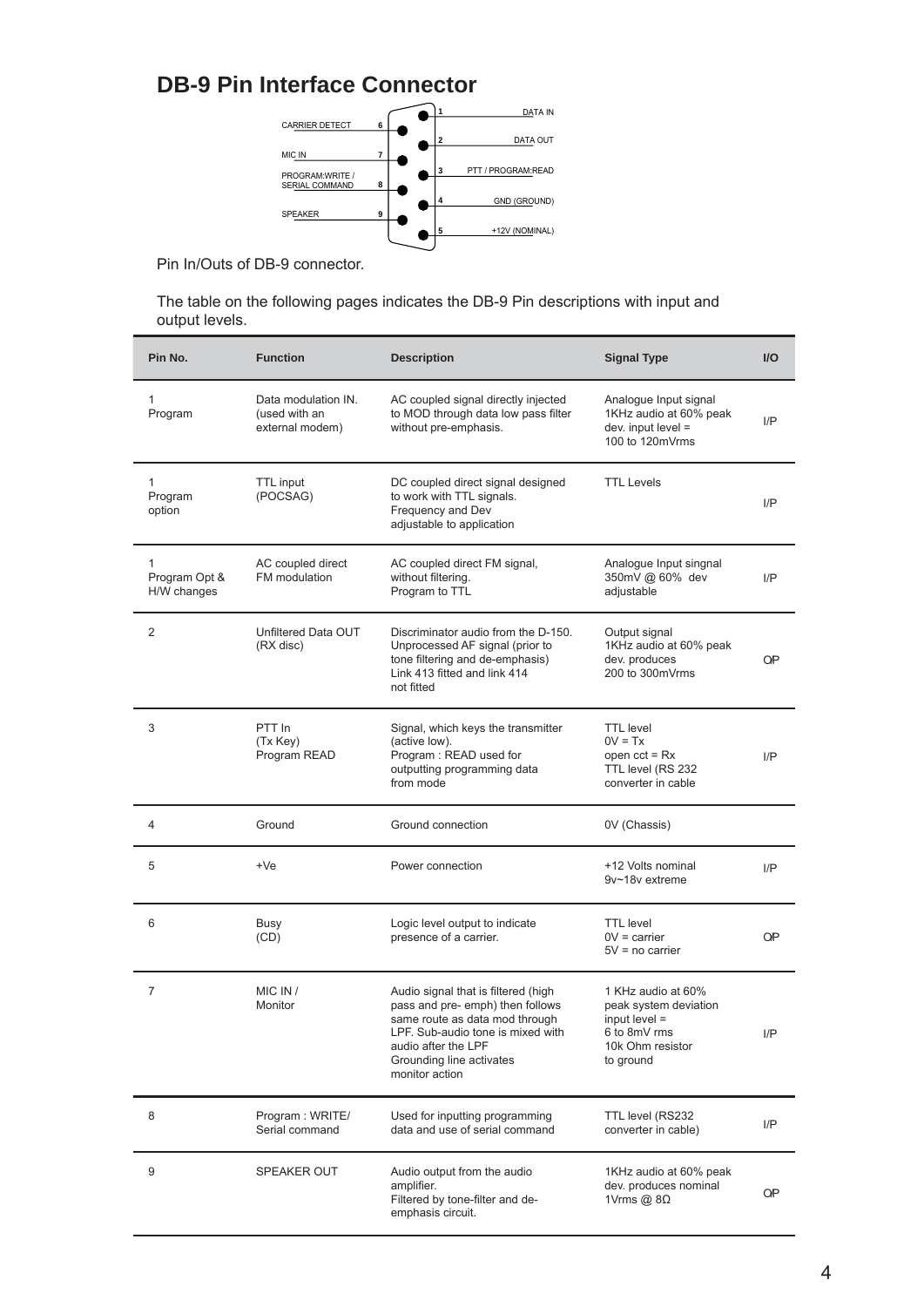## **Operation**

### **Channel selection**

The Channels can be changed either by internal switches or via a serial command (see later) inputted from the external control system, on pin 8 of the D type connector.

Channels are also selected by the use of internal switches and can be set as shown below. The top 4 screws will need to be removed to gain access to the switches, care must be taken to avoid any damage which could invalidate the warranty.



**Figure**: Setting of channel selector switch for each channel.

#### **Transmit/receive operation**

The D150 is put into transmit/receive either by using TTL levels, or Serial Command, depending on the application.

Using TTL - PTT is active low (Pin 3). Receive/standby is high or disconnected.

For serial command control refer to the table below.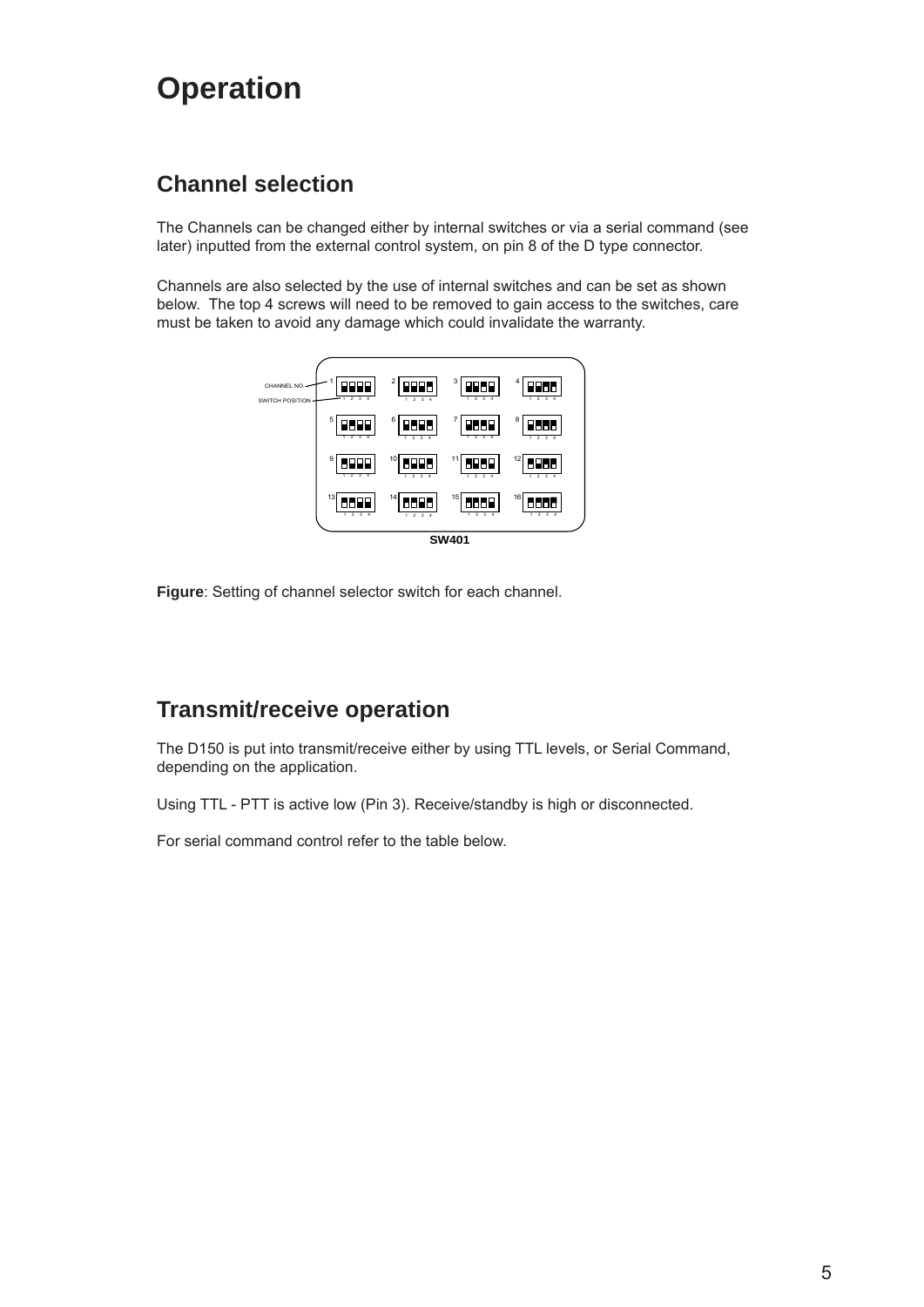#### **Serial commands**

The modem can be controlled by using the serial command (pin 8) data in, sending commands to the radio such as PTT or change channel

The format for these commands (asynchronous) is:

- Baud rate: 4800 bit/sec
- Data: 8 bit
- Parity: Non parity
- Stop Bit (SP): 1 bit
- MSB first transmission  $\bullet$

Each serial command consists of 3 bytes. The first byte is the command (CMD), the second is data required by the command(DATA) and the third is the check sum (CS) to validate contents

TX Command format:

| CMD      | <b>DATA</b> | СS       |
|----------|-------------|----------|
| 1st byte | 2nd byte    | 3rd byte |

N.B. Check Sum = 1st byte + 2nd byte. CS = CMD + DATA

Response format:

| $-1$<br>`ME.<br>שו∨וי<br>. | . .<br>11 L | $\cdots$ | - 31 1<br>. |
|----------------------------|-------------|----------|-------------|
|----------------------------|-------------|----------|-------------|

The response CMD is in the form of:

ACK, acknowledge, Hex: 0xAA; (then data if any) NACK, no acknowledge (error in command) Hex: 0x55 NOK, not okay (cannot carry out command) Hex: 0x65

N.B. The D150 only response when in programming mode and not in normal radio operation, due to the PTT line and Program Read using the same Pin out(pin3).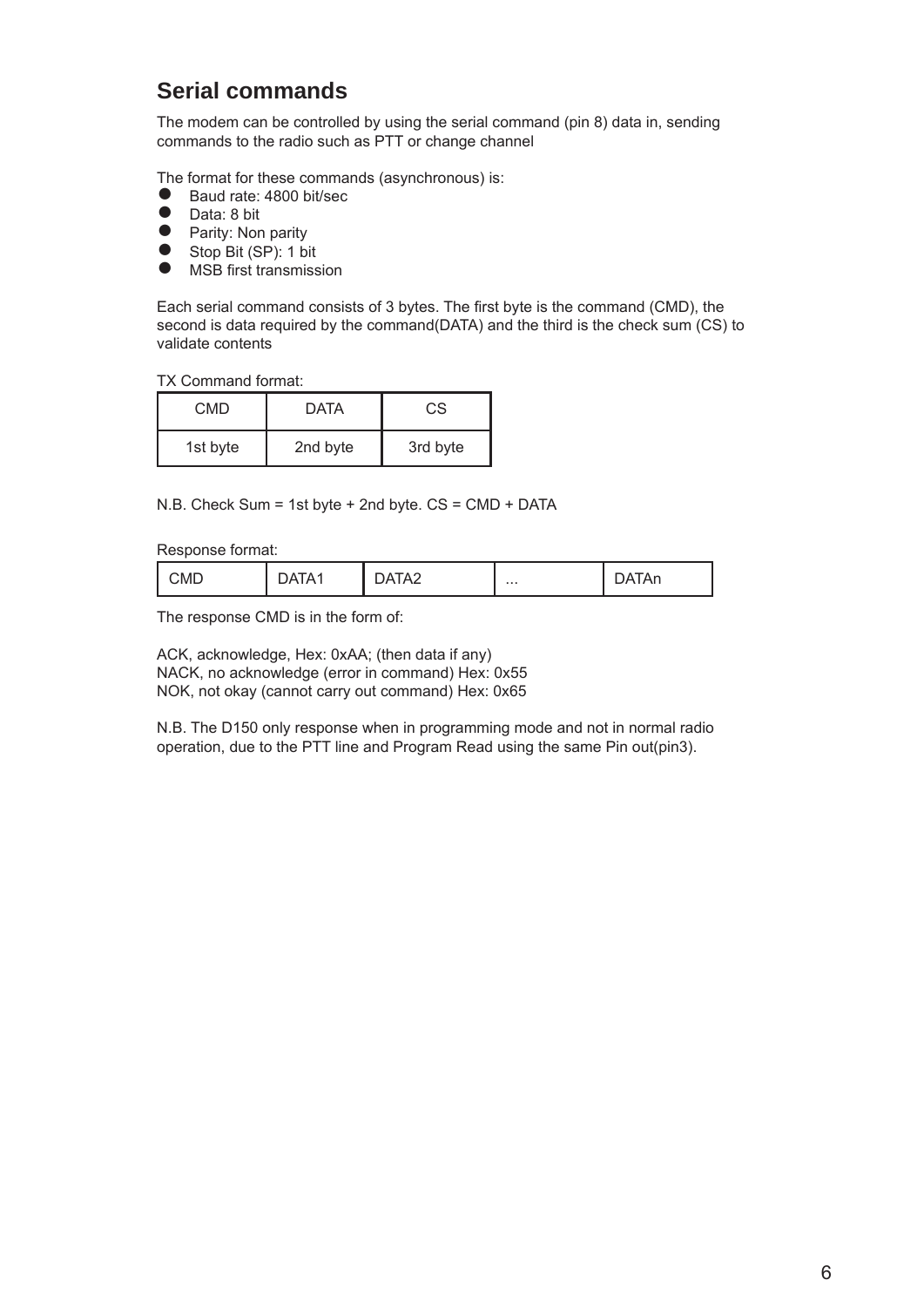| <b>Mode</b>                                                            | <b>Transmit</b><br>command<br>(CMD) | <b>Transmit</b><br><b>Data</b><br>(DATA) | <b>Response</b><br>(CMD) | <b>Response</b><br><b>Data</b>                           | <b>Remark</b>                           |
|------------------------------------------------------------------------|-------------------------------------|------------------------------------------|--------------------------|----------------------------------------------------------|-----------------------------------------|
| Channel<br>Change                                                      | 0x64                                | 0x00: Chn 1<br>$0x01:$ Chn 2             |                          |                                                          | No response                             |
| Enter TX<br>mode                                                       | 0x61                                | 0x74                                     |                          |                                                          | No response                             |
| Enter <sub>RX</sub><br>mode                                            | 0x61                                | 0x72                                     |                          |                                                          | No response                             |
| *Enter<br>Sleep<br>mode                                                | 0x57                                | 0X4f                                     |                          |                                                          | No response                             |
| *Exit<br>Sleep<br>mode                                                 | 0x57                                | 0x58                                     |                          |                                                          | No response                             |
| Request<br>Current<br>Channel                                          | 0x53                                | 0x00                                     |                          |                                                          | No response                             |
| Active<br>Program<br>Mode                                              | 0x87                                | 0x00                                     |                          |                                                          | No response                             |
| Request<br>Current<br>Channel<br>after<br>Program<br>Mode<br>activated | 0x53                                | 0x66                                     | <b>ACK/NACK</b>          | 1st byte:<br>Chn no.<br>2nd byte:<br>Software<br>Version | Returns to<br>normal radio<br>operation |
| Scan start                                                             | 0x62                                | 0x73                                     |                          |                                                          | No response                             |
| Scan<br>Stop                                                           | 0x62                                | 0x46                                     |                          |                                                          | No response                             |
| Scan<br>delete                                                         | 0x62                                | 0x4f                                     |                          |                                                          | No response                             |

### **Command and data**

\*Software version 5.0 and above.

A comprehensive list of serial commands is available on our web site www.mobile-expertise. co.uk/support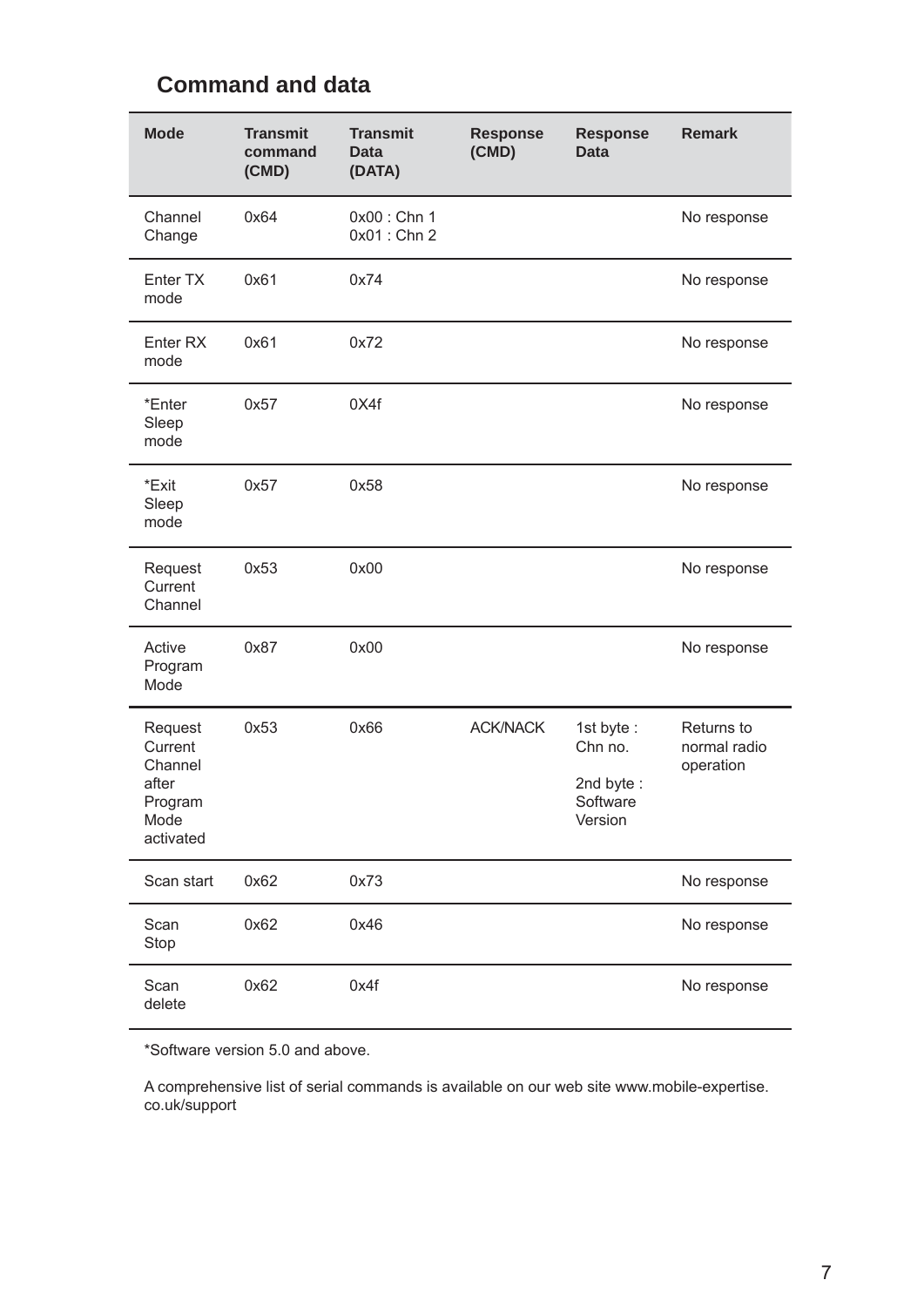#### **Standard radio commands**

#### **Scanning**

A scan function is available whereby any or all 16 channels can be monitored for activity. Scanning parameters such as scan speed and delay are programmable (refer to programming guide)

Control of the scan channels is by serial commands.

Note The priority channel (the transmit channel during scanning) is the channel selected via the dip switch.

#### **Timings**

Radio timings parameters are available for alteration via the programmer.

These include:

- Time-out timer, ●
- Hang timer -transmit after dis-asserting PTT  $\bullet$
- Tx delay prevents squelch noise when using CTCSS/DCS

#### **Busy Channel Lockout**

Prevents TX when while the radio is receiving. Refer to programming guide more detail.

#### **Power Save Mode**

The modem will go into power save mode for short periods of time to minimise power consumption when a battery supply is being used. Parameters are programmable.

#### **Enhanced Power Save Mode (sleep)**

The modem in this mode deactivates all circuitry with the exception of the micro controller. It is activated and deactivated using serial commands (see Command List).

Current consumption is significantly reduced to approximately 7mA and represents an 85% saving on normal standby consumption.

#### **Squelch**

The modem offers 2 forms of squelch, which are programmable as RSSI level check or busy port .

RSSI level uses the RSSI level from the FM detector chip and the point of squelch is programmable.. ●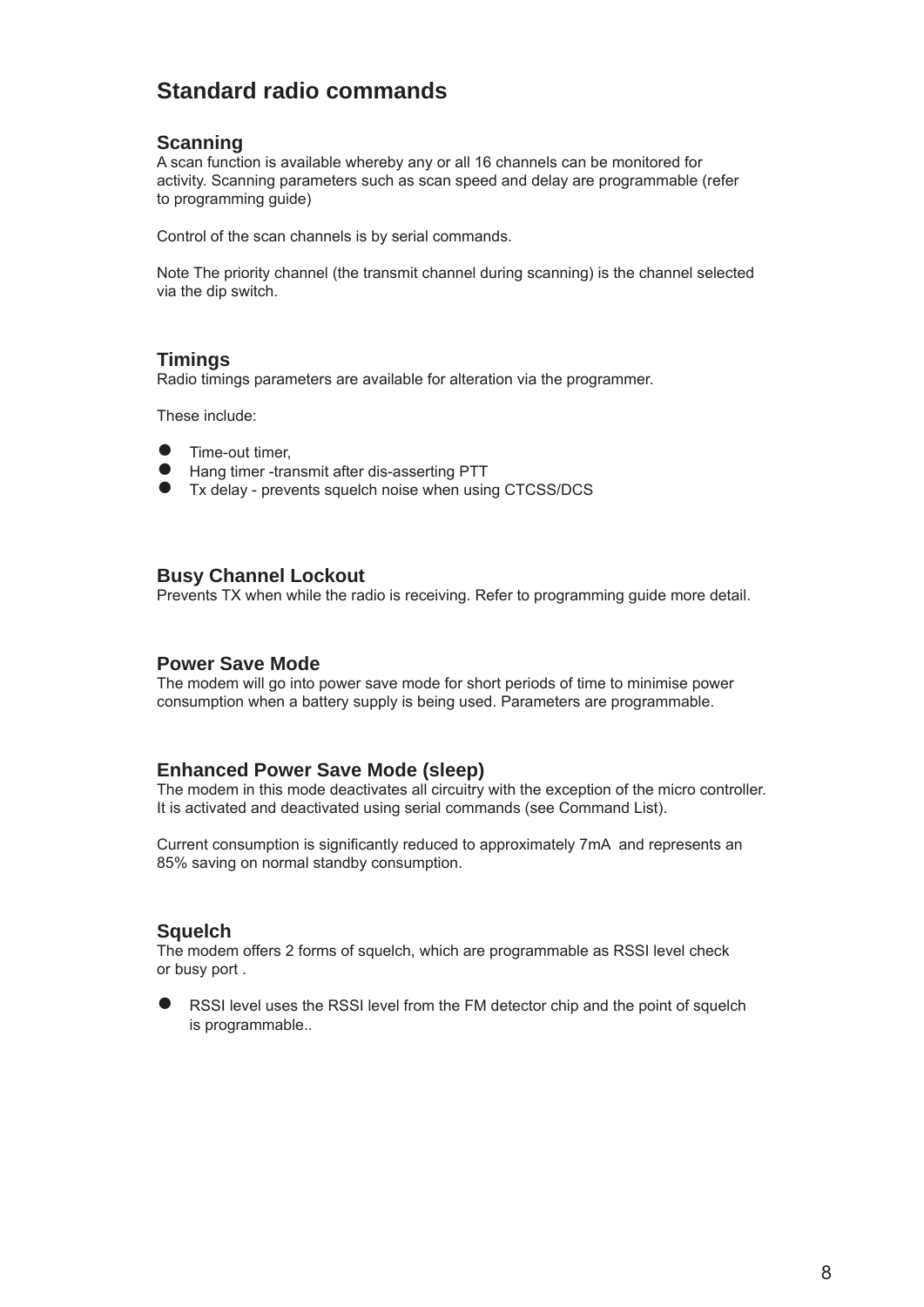#### **Status indicators and Audible alerts**

The LED indicates the current status of the radio and if an external speaker is connected to pin 9 of the DB-15, audible tones can be heard under certain fault conditions. The details are shown in the table.

| <b>Status</b>      | <b>Description</b>             | <b>LED colour</b>                                                       | <b>Audible tone</b><br>(if speaker fitted) |
|--------------------|--------------------------------|-------------------------------------------------------------------------|--------------------------------------------|
| Normal             | Power ON                       | Green-Orange-red                                                        |                                            |
|                    | <b>Busy channel</b>            | Orange                                                                  |                                            |
|                    | Correct Call (with<br>SAT)     | Green                                                                   |                                            |
|                    | Transmit                       | Red                                                                     |                                            |
| Warning            | <b>Busy channel</b><br>lockout | Green flashes                                                           | Single Beep tone                           |
|                    | Time out time                  | Green flashes (PTT active)<br>Red LED extinguishes<br>(serieal command) |                                            |
|                    | 5 secs before TOT              | 1 Green flash                                                           | Single Beep tone                           |
| Errors             | <b>EEPROM</b> error            | 1 Orange flash                                                          |                                            |
|                    | Out of lock                    | Continuous Orange<br>flashes                                            |                                            |
|                    | Comms error with<br>module     | Green LED flash                                                         |                                            |
|                    | Transmit hang<br>on time       |                                                                         | Single Beep tone                           |
|                    | Wrong model<br>programmed      | After "Power ON sequence<br>-two extra Orange flashes.                  |                                            |
| Program            | Read Mode                      | Red LED flashes                                                         |                                            |
|                    | Write mode                     | Green LED flashes                                                       |                                            |
| Squelch<br>program | Initial data load              | Green-Orange-Red                                                        |                                            |
| mode               | Open squelch mode              | Three Green flashes                                                     |                                            |
|                    | Close squelch mode             | Two Green flashes                                                       |                                            |
|                    | Save squelch mode              | One Green flash                                                         |                                            |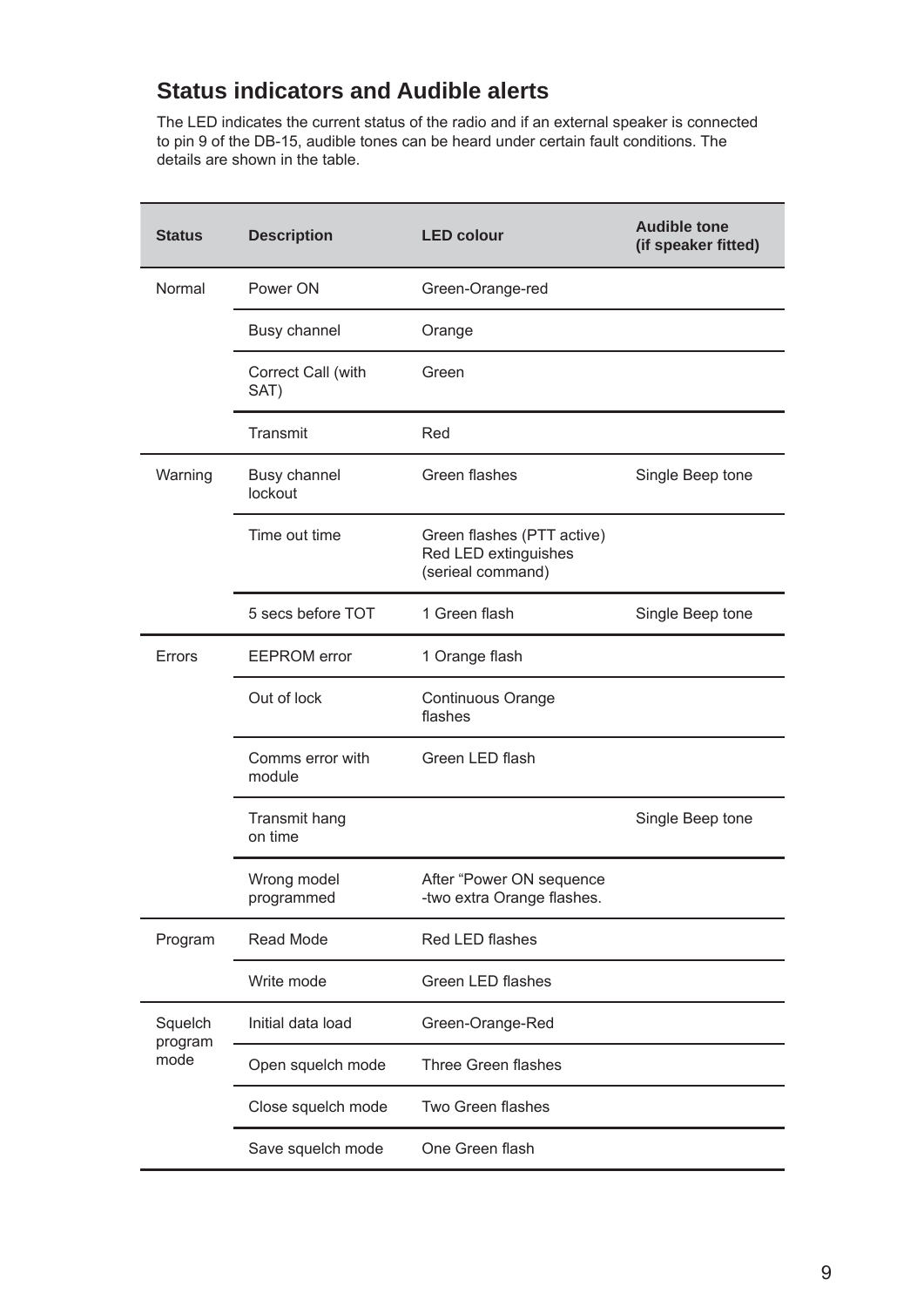### **Programming**

The data modem is pc programmable. The parameters available for programming include:

- Frequency, channel spacing and sub-audible tones on a per channel basis ●
- Radio settings such as power save mode,TX lockout, TX timeout, Squelch ●

The pc program also allows for squelch adjustments and calibration Refer to programming manual and PC software.

## **Installation**

#### **Antennas**

It is important that any antennas are installed in a suitable location with an adequate ground plane. Ideally, multiple antennas should be separated by a minimum of a wavelength (at the lowest frequency), whilst still retaining a good ground plane for each antenna. Therefore, for a 400MHz system, the ideal separation should be a minimum of 0.75m (~30in), and for 150MHz system the minimum should be 2.5m (~98in).

Warning: If installing an antenna near people it is necessary to ensure the minimum separation is maintained. This particularly important where prolonged exposure is likely.

For a full range of antenna options and other accessories visit the Mobile Expertise Global web site.

#### **Power sources**

It is important that a "clean" source of power is used for the nominal 12V dc supply to the modem.

The power source must be capable of safely delivering 9-18V dc at up to 2 Amps. For added safety and protection of the modem it is recommended that an in-line or similar method of fuse is used in +ve line. The recommended safety fuse to be fitted is 250V T2A (Time Lag)

### **Cabling**

If possible, run RF cables separately from other cables and keep RF cables apart from one another to avoid interference / coupling.

When fitting the modem into a fixed installation care must be taken in the routing of all cabling such that the insulation cannot become damaged.

### **Fixing**

We recommend that the D150 is securely fixed to a surface, either directly, or with a suitable bracket. The fixing hole centre dimensions are as shown.

The modem can be attached to any surface by using suitable size screws through the M3 holes in the mounting flanges 3.5mm

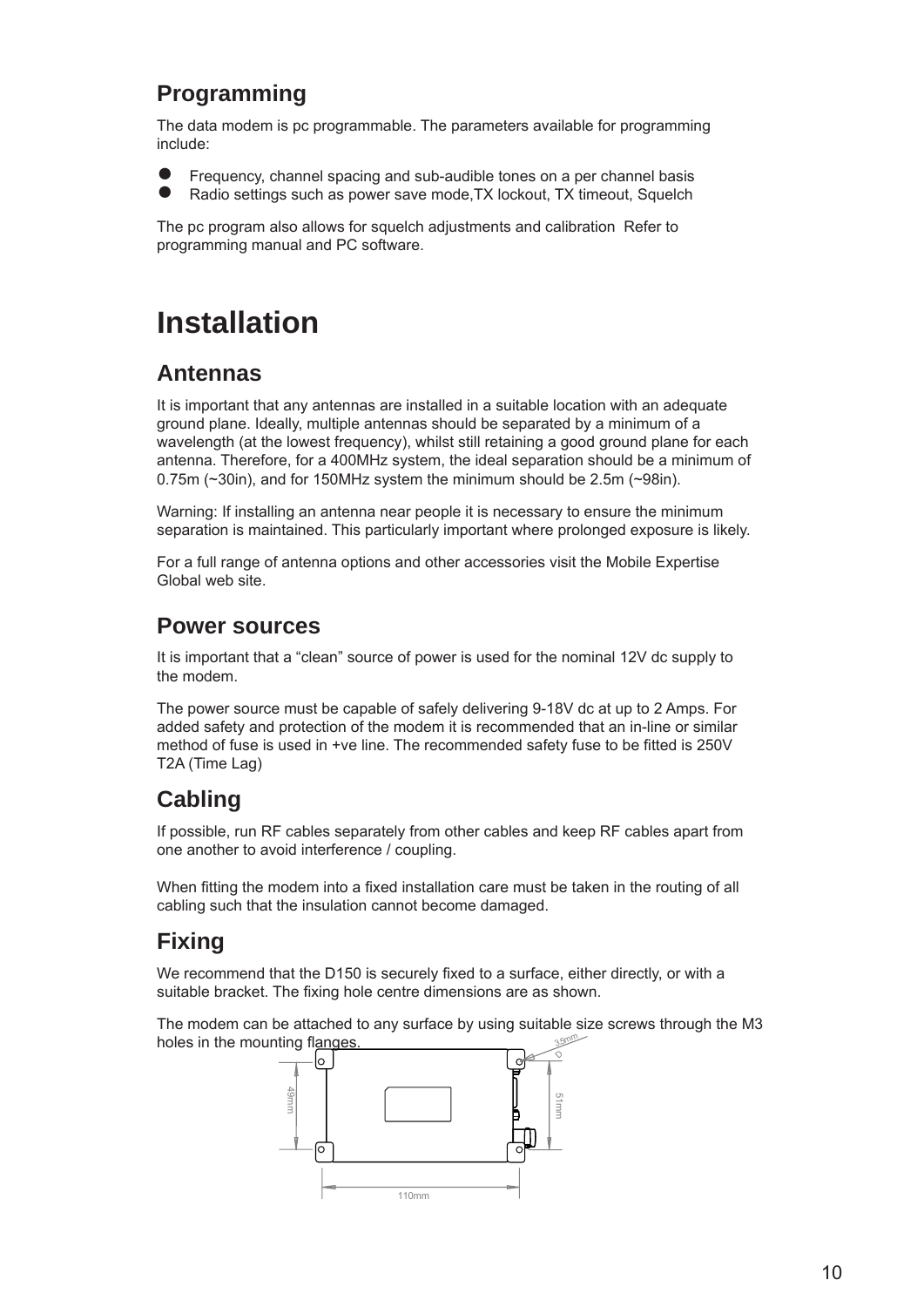## **Safety and general information**

Important information on safe and efficient use of your Radio device.

#### **Exposure to radio frequency energy**

Your modem is a high power radio transceiver. When it is on, it receives and also sends out radio frequency (RF) signals. To help minimise human exposure to RF electromagnetic energy, keep transmission time to 50% or less.

As with all radio devices, holding the antenna affects transmission quality and may cause the radio to operate at a higher power level than required. Do not hold the antenna when the radio is in use.

Do not use radios with damaged or modified antenna, this may violate compliance with relevant international standards.

Where prolonged human exposure is likely, the minimum separation from the antenna should be 0.8m.

#### **Electromagnetic interference/compatibility**

Most modern electronic equipment is shielded from RF energy. However certain electronic equipment may not be shielded against RF signals. The modem needs to be switched off in any facility where posted notices instruct you to do so to avoid electromagnetic interference or compatibility conflicts. Special care should be taken near facilities such as hospitals or health care centres may be using equipment that is sensitive to external RF energy.

#### **Medical devices (Pacemakers)**

If you use any personal medical device, consult the manufacturer of your device to determine it is adequately shielded from RF energy. Your physician may be able to assist you in obtaining this information.

#### **Vehicles with airbags**

Air bags inflate with great force. Do not place a radio in the area over an airbag or in the airbag deployment area, any radio may be propelled with great force and cause serious injury to the occupant of the vehicle.

#### **Potentially explosive atmospheres**

Turn off your modem prior to entering any area with a potentially explosive atmosphere, unless it is a radio type especially qualified for use in such areas. Do not remove install or charge batteries in such areas. Sparks in potentially explosive atmospheres can cause an explosion or fire resulting in bodily injury or death.

Potentially explosive atmospheres include fuelling areas such as petrol stations, below decks on boats, fuel or chemical transfer or storage facilities, vehicles using liquid petroleum gas (such as propane or butane); areas where the air contains chemicals or particles such as grain, dust or metal powders, and any other area where you would normally be advised to turn off your vehicle engine. Areas with potentially explosive atmospheres are often but not always posted.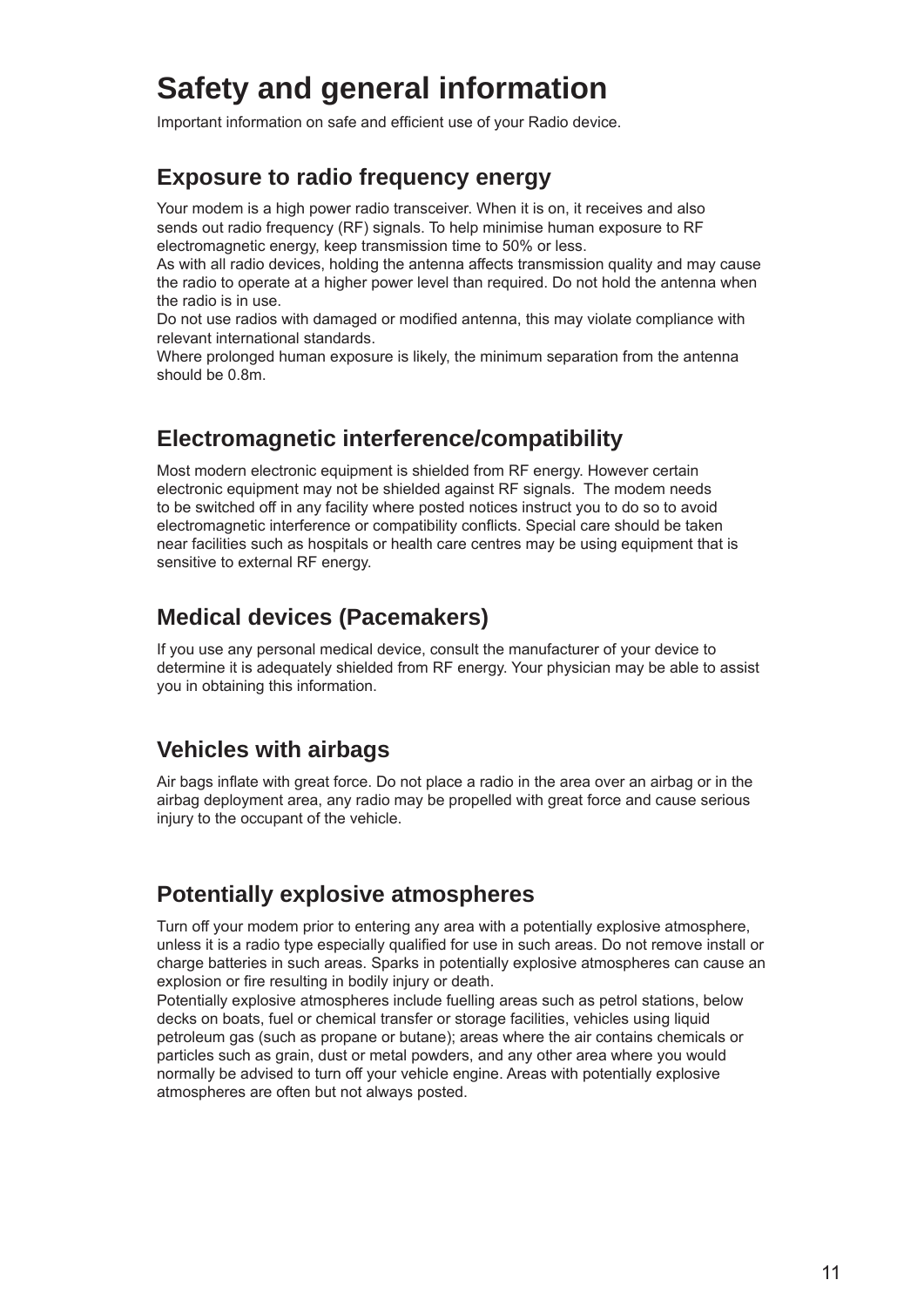## **Warranty and repairs**

The me-D150 is a low maintenance device. Once installed it requires no ongoing maintenance.

In the event that your Mobile Expertise Global me-D150 modem needs repair, return your radio to an authorised Mobile Expertise Global supplier. Do not disassemble, modify or repair the unit unless the work is carried out by a Mobile Expertise Global approved supplier. Incorrect assembly, modification or repair may cause irreparable damage to your unit and will invalidate any warranty.

## **Care of the equipment**

- Do not immerse the me-D150 modem in water or other fluids. ●
- Do not use solvents or spirits for cleaning as this may cause damage to the case materials.  $\ddot{\bullet}$
- Do not over tighten connection to the modem. ●

## **Disposal / Recycling**

The me-D150 is a Class 3 product in accordance with the Waste of Electrical and Electronic Equipment (WEEE) Directive. Disposal of this class of equipment must be carried out through an authorised recycling centre.